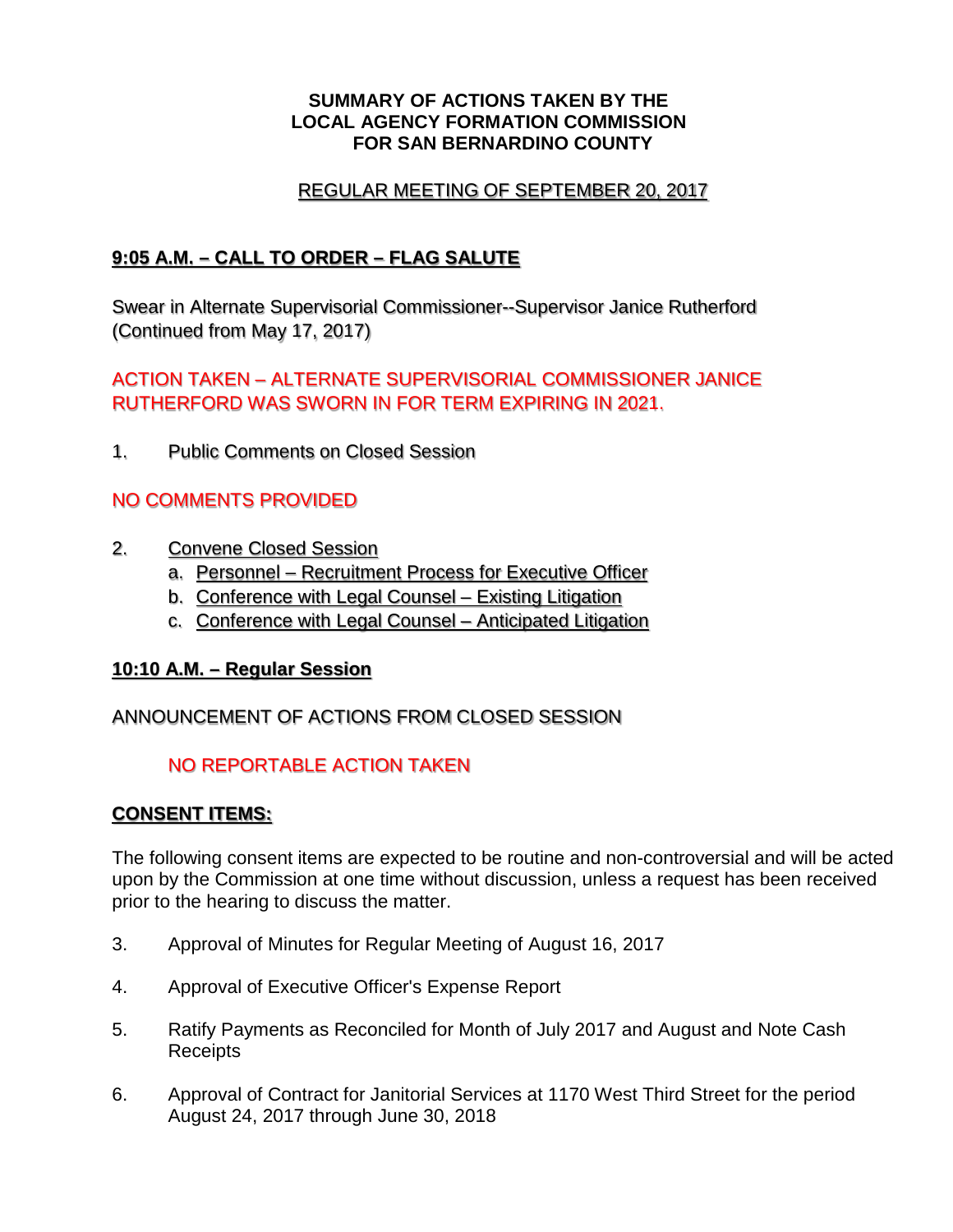ACTION TAKEN – APPROVAL OF MINUTES, AND APPROVAL OF STAFF RECOMMENDATION FOR EXECUTIVE OFFICER'S EXPENSE REPORT, RATIFY PAYMENTS AND CONTRACT FOR JANITORIAL SERVICES

7. Consent Items Deferred for Discussion

NO ITEMS DEFERRED FOR DISCUSSION

# **PUBLIC HEARING ITEMS**

8. Status Report on LAFCO SC #419 – Request for Exemption from Provisions of Government Code Section 56133 for Ordinance for Fees for Wastewater Processing by Running Springs Water District for Effluent from County Service Area 79 and Arrowbear Park County Water District

ACTION TAKEN – COMMISSION MODIFIED STAFF RECOMMENDATION #1 TO READ: "DETERMINE THAT THE RUNNING SPRINGS WATER DISTRICT'S WASTEWATER TRANSPORTATION, TREATMENT AND DISPOSAL SERVICE COMPLIES WITH THE EXEMPTION CRITERIA LISTED WITHIN GOVERNMENT CODE SECTION 56133, SUBSECTION (E) (4) AND, THEREFORE, DOES NOT REQUIRE COMMISSION REVIEW AND APPROVAL" AND APPROVED THE BALANCE OF STAFF RECOMMENDATION."

9. Consideration of: (1) CEQA Statutory Exemption for LAFCO 3219 and (2) Reorganization to include Detachments from Cucamonga Valley Water District

ACTION TAKEN – STAFF RECOMMENDATION APPROVED

### **PUBLIC HEARING ITEMS**

10. Appointment of Voting Delegate for CALAFCO Business Meeting at October CALAFCO Annual Conference

ACTION TAKEN - PRIMARY VOTING DELEGATE IS JIM CURATALO AND SECONDARY VOTING DELEGATE IS EXECUTIVE OFFICER KATHLEEN ROLLINGS-MCDONALD

### **INFORMATION ITEMS:**

11. Legislative Update Report

ORAL REPORT PROVIDED

12. Executive Officer's Report